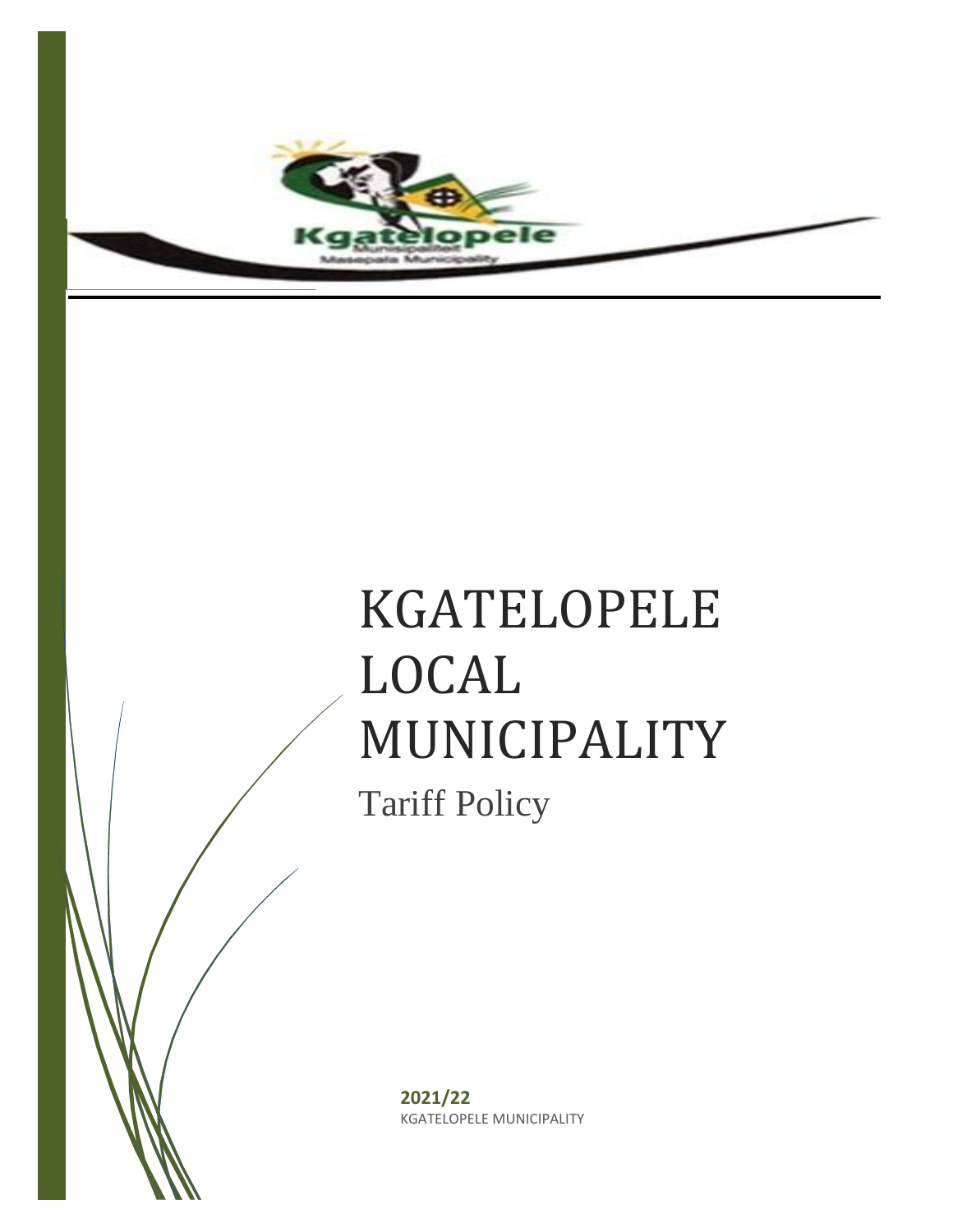# **PREAMBLE**

1

**Whereas** section 74 of the Local Government: Municipal Systems Act, 2000 (Act No 32 of 2000) requires a municipal council to adopt a tariff policy on the levying of fees for municipal services;

**And whereas** the tariff policy should at least include the principles contained in section 74(2) of the Act, thus giving effect to the By-Law required in terms of section 75 of the Act;

**And whereas** the tariff policy may differentiate between different categories of users, debtors, service providers, service standards and geographical areas as long as such differentiation does not amount to unfair discrimination;

1

**Now therefore** the Municipal Council of the Kgatelopele Municipality adopts the following Tariff Policy: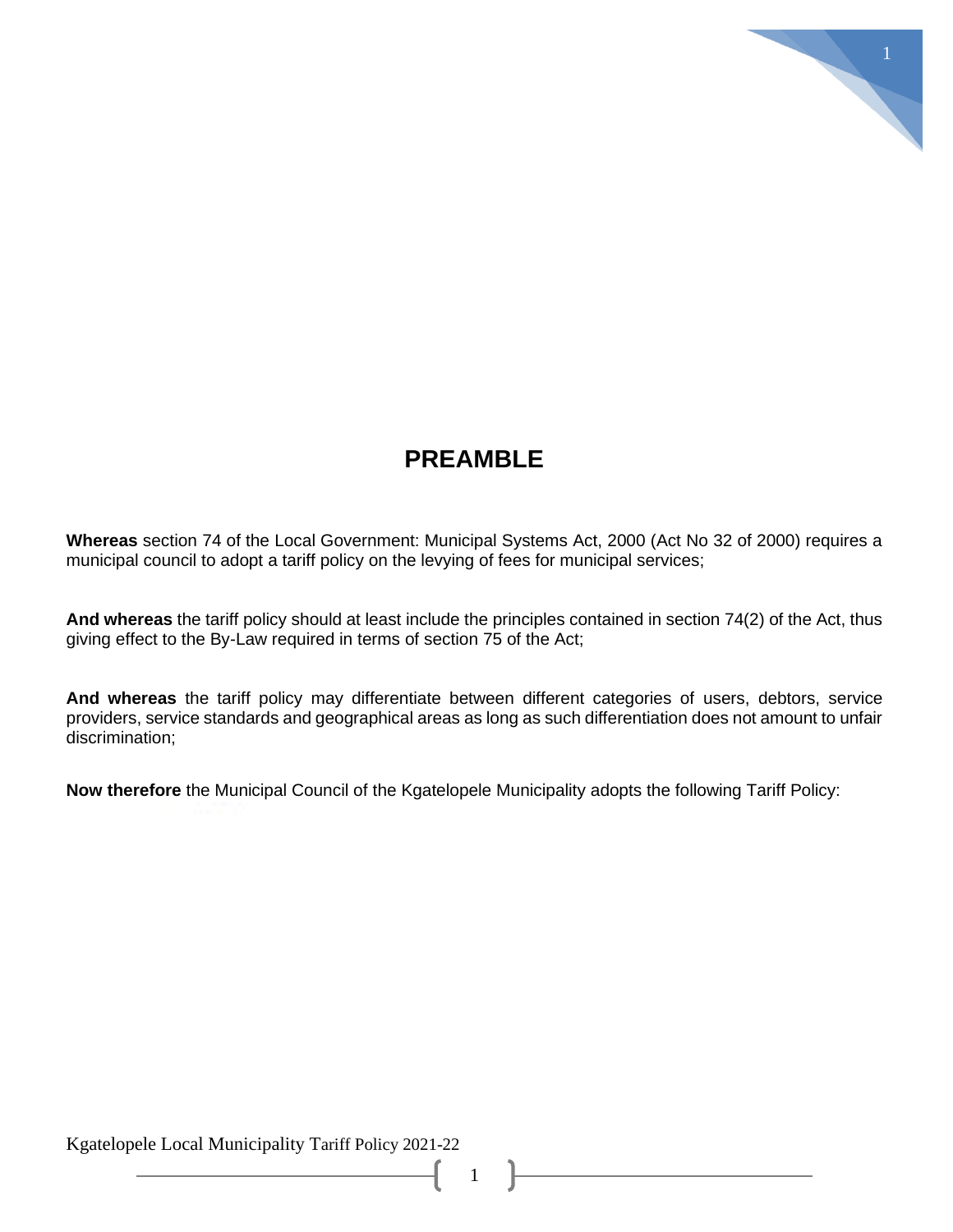

# **TABLE OF CONTENTS**

|                                                             | <b>PAGE</b> |
|-------------------------------------------------------------|-------------|
|                                                             |             |
|                                                             |             |
|                                                             |             |
|                                                             |             |
|                                                             |             |
|                                                             |             |
| 7. SERVICE, EXPENDITURE CLASSIFICATION AND COST ELEMENTS  8 |             |
|                                                             |             |
|                                                             |             |
|                                                             |             |

Kgatelopele Local Municipality Tariff Policy 2021-22

 $\overline{2}$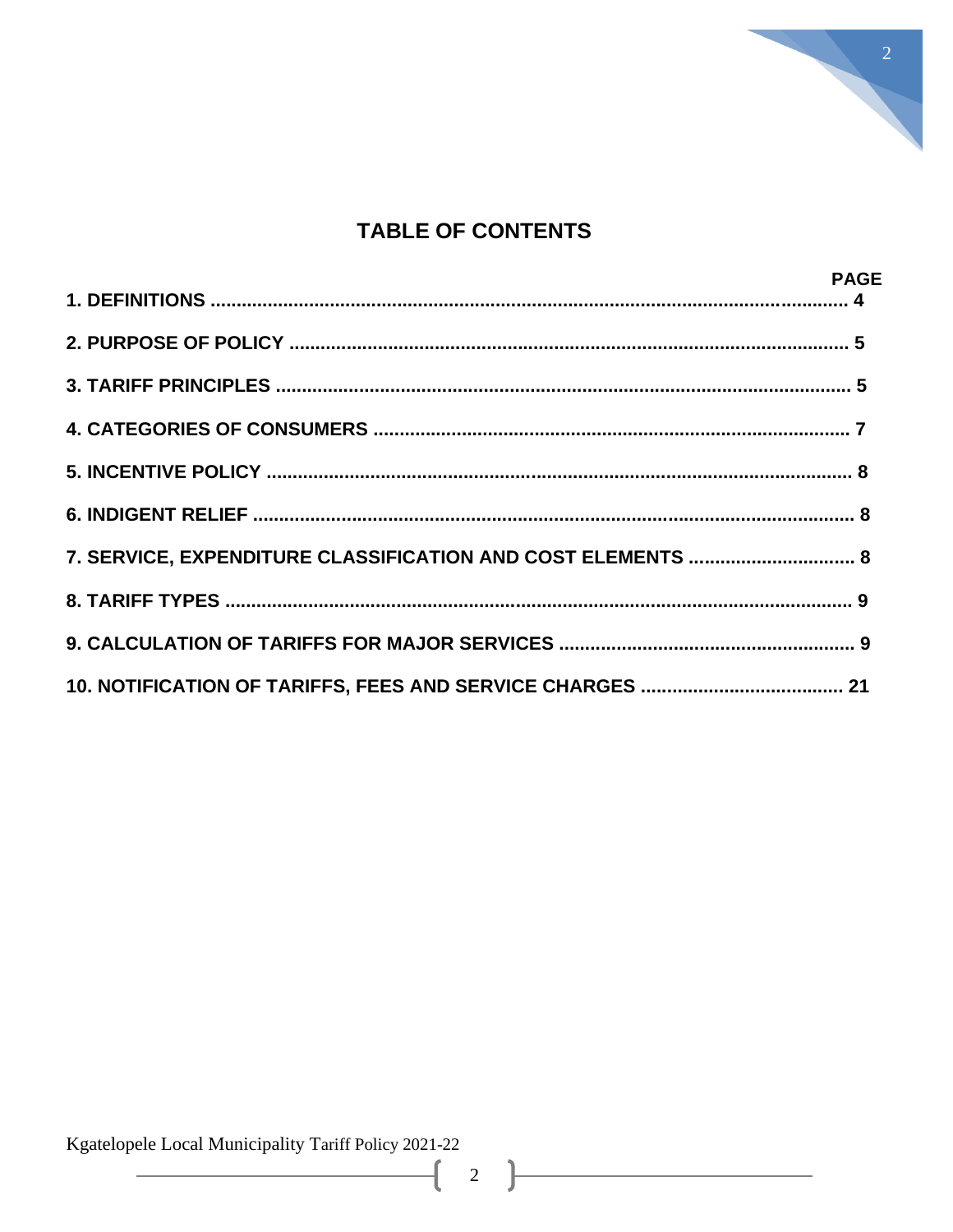# **1. DEFINITIONS**

In this tariff policy, unless the context otherwise indicates

| "Availability Charge"        | Availability charge means a charge levied on all properties with or                                                                        |
|------------------------------|--------------------------------------------------------------------------------------------------------------------------------------------|
|                              | without improvements, where a basic fee is not levied.                                                                                     |
| "basic municipal service"    | means the amount or level of any municipal service that is necessary                                                                       |
|                              | to ensure an acceptable and reasonable quality of life and which, f not                                                                    |
|                              | provided, could endanger public health or safety of the environment                                                                        |
|                              | and for the purposes of this policy are restricted to electricity, refuse,                                                                 |
| "break even"                 | sewage and water services;<br>means the financial situation where the income derived by the                                                |
|                              | Municipality from the supply of a service is equal to the aggregate of                                                                     |
|                              | the fixed and the variable costs associated with the provision of the                                                                      |
|                              | service concerned:                                                                                                                         |
| "capital contributions"      | means the tariffs payable in respect of the water, electricity, sewage,                                                                    |
|                              | storm water, roads and refuse removal infrastructure of the                                                                                |
|                              | Municipality and which amounts exclude amounts payable towards                                                                             |
|                              | the operational and maintenance costs of such infrastructure;                                                                              |
| "Commercial Unit/Erf"        | means a self-contained or lettable section within a building or a group                                                                    |
|                              | of buildings on the same plot excluding short term residential                                                                             |
|                              | accommodation establishments for e.g. hotels, bed & breakfast, guest                                                                       |
|                              | houses etc. An owner of a commercial property may annually choose<br>between being levied either per erf or per commercial unit for water  |
|                              | and sewage basic charges. This choice must be applied on or before                                                                         |
|                              | 30 September of each financial year.                                                                                                       |
| "community services"         | means the services referred to in paragraph $5(1)(c)$ and in respect of                                                                    |
|                              | which the tariffs are set at a level that the costs of the services are not                                                                |
|                              | recovered fully from public service charges and are of a regulatory                                                                        |
|                              | nature;                                                                                                                                    |
| "consumer, customer, owner,  | means individuals and other legal entities against whom a tariff, fee,                                                                     |
| occupier, account holder"    | charge or other levy specific to identifiable services are levied.                                                                         |
| "Council" or                 | means a municipal council referred to in section 18 of the Local                                                                           |
| "municipal council"          | Government: Municipal Structures Act, 1998 (Act No 117 of 1998) and                                                                        |
|                              | for purposes of this policy, the municipal council of the Kgatelopele<br>Municipality;                                                     |
| "economic services"          | means services that the Council has classified as such and the tariffs                                                                     |
|                              | have been compiled with the intention that the total costs of the                                                                          |
|                              | services are recovered from customers;                                                                                                     |
| "Electricity Service charge" | Means the monthly charge payable per point of supply to recover                                                                            |
|                              | administration-related and service-related costs such as meter                                                                             |
|                              | reading, billing and meter capital. It is based on the monthly utilized                                                                    |
|                              | capacity of each point of supply linked to an account.                                                                                     |
| "lifeline"                   | Available to pre-paid consumers whose connection is ≤30Amp with a                                                                          |
|                              | maximum average consumption of 350 kWh measured over a period                                                                              |
|                              | of 12 months. This tariff is only available to Informal dwellings in                                                                       |
| "fixed costs"                | informal settlements;                                                                                                                      |
| "multi-purpose"              | means costs which do not vary with consumption or volume produced;<br>In relation to a property, means the use of a property for more than |
|                              | one purpose;                                                                                                                               |
|                              |                                                                                                                                            |

3

Kgatelopele Local Municipality Tariff Policy 2021-22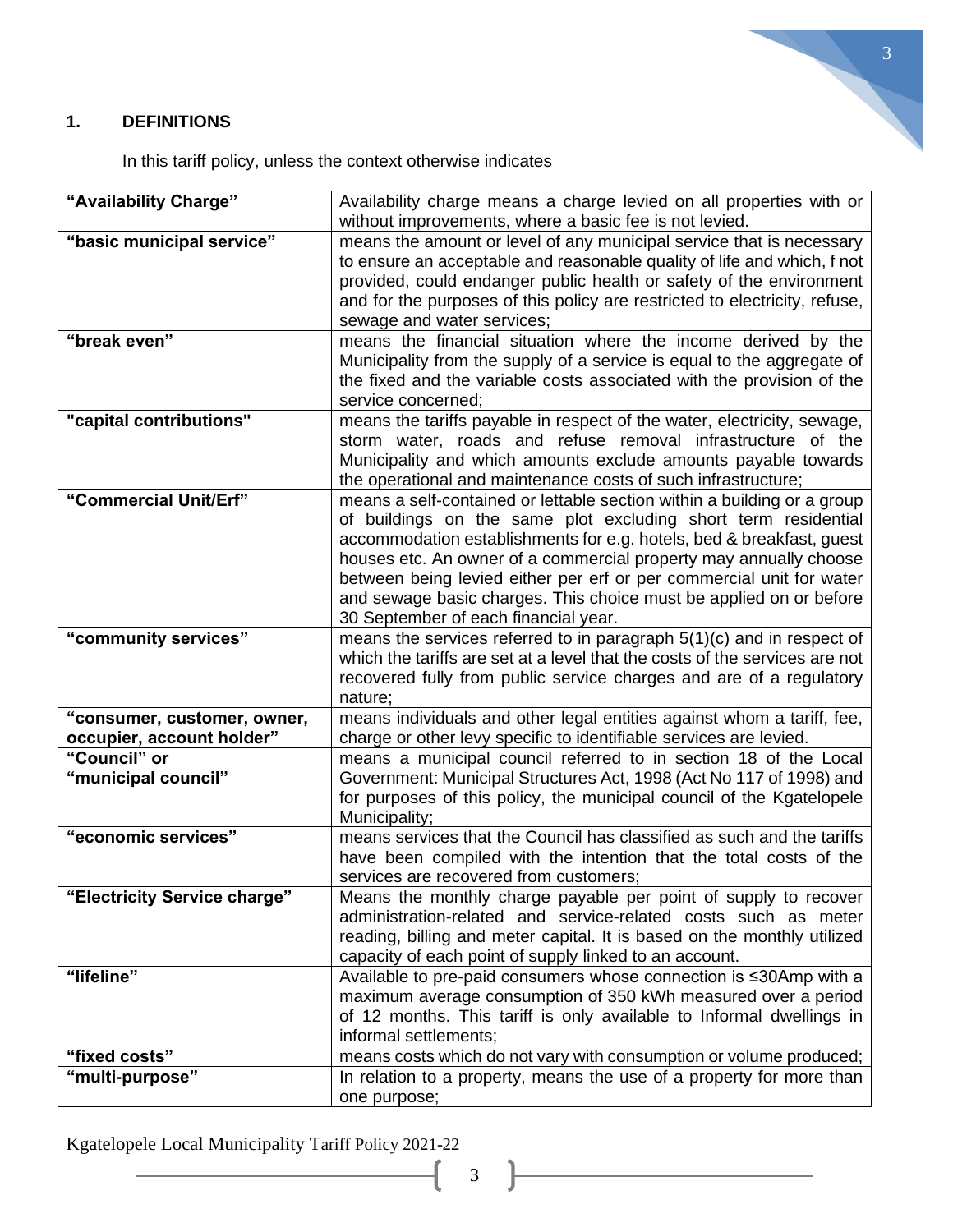| "Municipality"      | the institution that is responsible for the collection of funds and the<br>provision of services to the customers of Kgatelopele;                                                                                                                                                                                                                                                                                                                                                                                           |
|---------------------|-----------------------------------------------------------------------------------------------------------------------------------------------------------------------------------------------------------------------------------------------------------------------------------------------------------------------------------------------------------------------------------------------------------------------------------------------------------------------------------------------------------------------------|
| "Municipal Manager" | means the accounting officer appointed in terms of section 82 of the<br>Local Government: Municipal Structures Act, 1998 (Act No 117 of<br>1998) and being the head of administration and accounting officer in<br>terms of section 55 of the Local Government: Municipal Systems Act,<br>2000 (Act No 32 of 2000) and includes any person:-<br>(a) acting in such position; and<br>(b) to whom the Municipal Manager has delegated a power, function<br>or duty in respective of such a delegated power, function or duty; |
| "resident"          | means a person who normally resides in the municipal area;                                                                                                                                                                                                                                                                                                                                                                                                                                                                  |
| "residential unit"  | Means a single residential erf, flat, townhouse or group development<br>unit, retirement village unit, guest house, bed and breakfast and any<br>household related consumer that do not fall in one of the above<br>household consumer categories;                                                                                                                                                                                                                                                                          |
| "RUE"               | means Residential Unit Equivalent;                                                                                                                                                                                                                                                                                                                                                                                                                                                                                          |
| "the Act"           | means the Local Government: Municipal Systems Act, 2000 (Act No<br>32 of 2000);                                                                                                                                                                                                                                                                                                                                                                                                                                             |
| "total cost"        | means the sum of all fixed and variable costs associated with a<br>service;                                                                                                                                                                                                                                                                                                                                                                                                                                                 |
| "trading services"  | means services that the Council has classified as such and the tariffs<br>have been compiled with the intention that the Council makes a profit<br>from the delivery of the services;                                                                                                                                                                                                                                                                                                                                       |
| "utilized capacity" | Means the higher of the notified maximum demand (NMD) or<br>maximum demand, per point of supply measured in kVA, and<br>registered each month.                                                                                                                                                                                                                                                                                                                                                                              |
| "vacant land"       | means all undeveloped land irrespective of its current or future<br>intended zoning. Agricultural properties will not be considered as<br>being vacant erven.                                                                                                                                                                                                                                                                                                                                                               |
| "variable costs"    | means costs that vary with consumption or volume produced;                                                                                                                                                                                                                                                                                                                                                                                                                                                                  |
| "wet Industry"      | Defined as an industry using water as essential and fundamental input<br>in the production process.                                                                                                                                                                                                                                                                                                                                                                                                                         |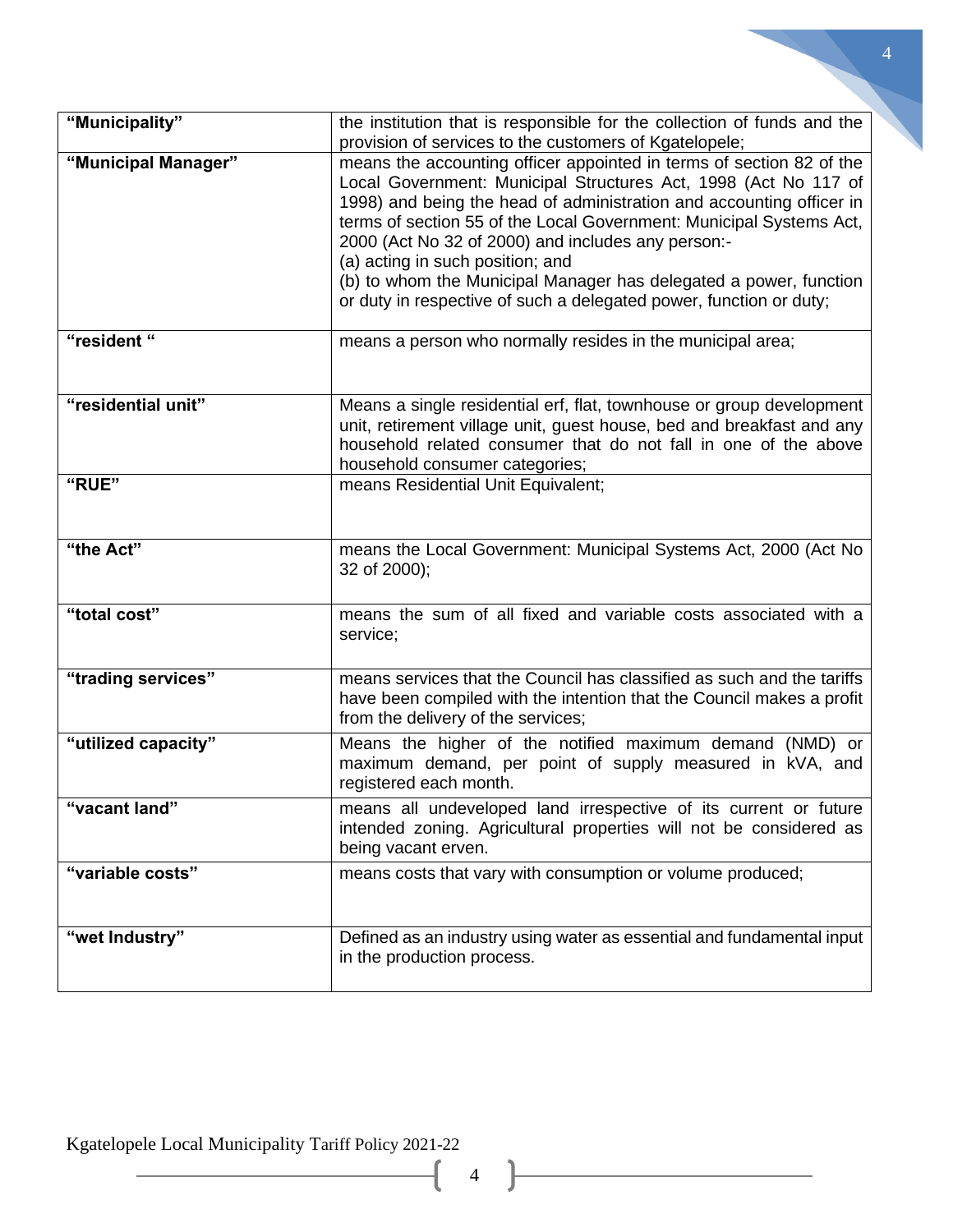

#### **2. PURPOSE OF POLICY**

The Kgatelopele Municipality wishes to achieve the following objectives by adopting this tariff policy:-

- 2.1. To comply with the provisions of section 74 of the Local Government: Municipal Systems Act, 2000 (Act No 32 of 2000).
- 2.2. To prescribe procedures for calculating tariffs where the Municipality wishes to appoint service providers in terms of section 76(b) of the Act.
- 2.3. To give guidance to the Portfolio Committee for Finance regarding tariff proposals that must be submitted to Council annually during the budgetary process.

# **3. TARIFF PRINCIPLES**

The Kgatelopele Municipality wishes to record that the following tariff principles will apply:-

- 3.1. Service tariffs imposed by the Municipality shall be viewed as user charges and shall not be viewed as taxes, and therefore the financial ability of the relevant user of the services to which such tariffs relate, shall not be considered as a criterion.
- 3.2. Tariffs for the basic municipal services rendered by the Municipality, namely:
	- (a) electricity;
	- (b) water;
	- (c) sewage (waste water); and
	- (d) refuse removal (solid waste),

shall be calculated at a level which will recover all expenses associated with the rendering of these services.

- 3.3. To prevent existing consumers from subsidising the capital costs associated with new developments and subdivisions the Municipality will plan and manage the extension of services in such a manner that it will not impact negatively on the fixed costs and availability charges of existing tariffs.
- 3.4. Capital contributions to finance new developments and subdivisions will be required from all developers.
- 3.5. All users of municipal services, within a category of users, will be treated equitably.
- 3.6. The amount payable by consumers and/or owners will generally be in proportion to usage of the service.
- 3.7. The Municipality shall develop, approve and at least annually review an indigent support policy for the municipal area. This policy shall set out clearly the Municipality's cost recovery policy in respect of the tariffs which it levies on registered indigents, and the implications of such policy for the tariffs which it imposes on other users and consumers in the municipal region.

Kgatelopele Local Municipality Tariff Policy 2021-22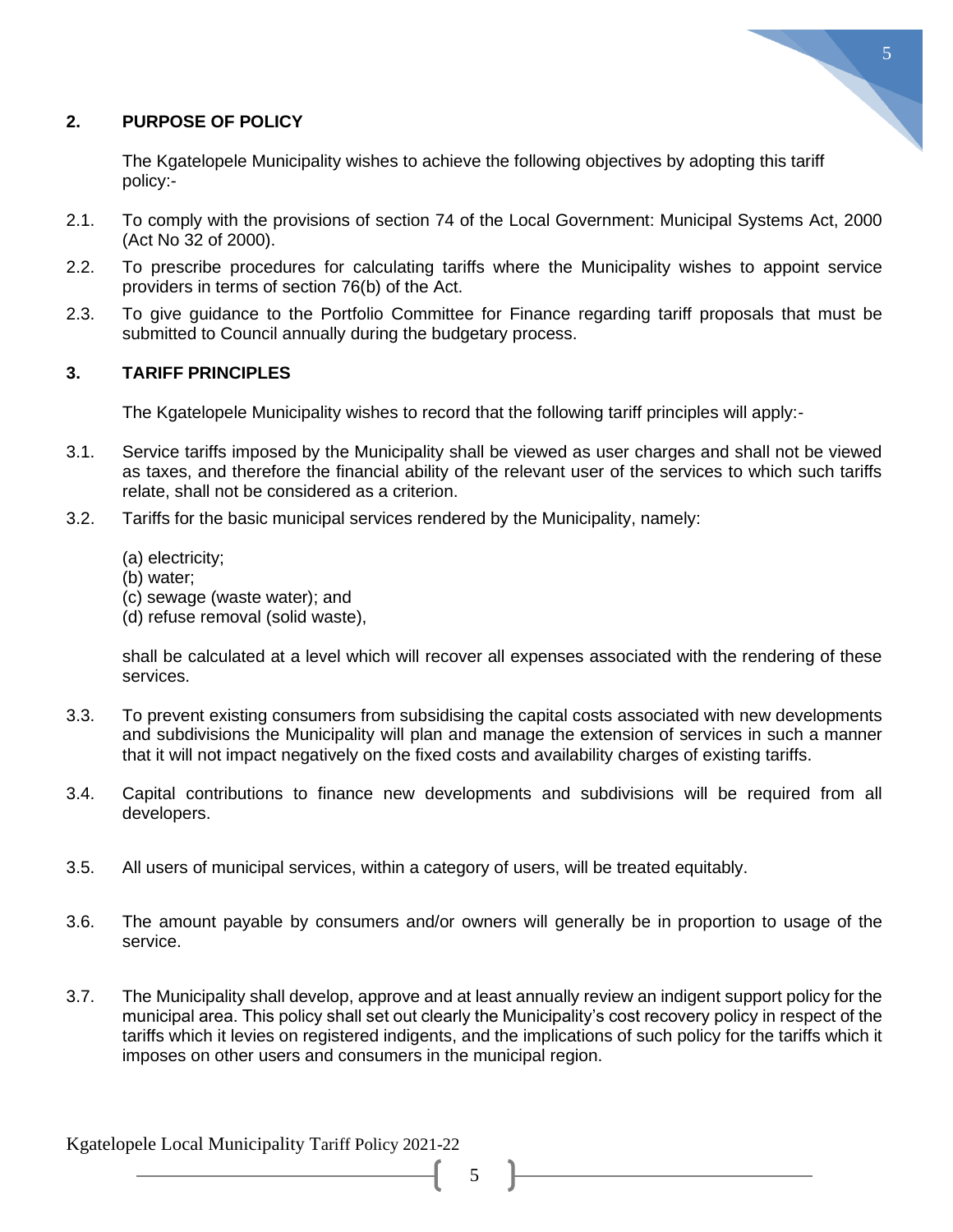- 3.8. Subject to annual budgetary provisions and the availability of funds from National Treasury through the equitable share contribution, the Municipality may consider supplying free basic services to categories of consumers.
- 3.9. In the case of directly measurable services, namely electricity and water, the consumption of such services shall be properly metered by the Municipality, and meters shall be read, wherever circumstances reasonably permit, on a monthly basis. If a service is metered but it cannot be read due to financial and/or human resource constraints or circumstances beyond the control of the Municipality or its authorised agent, and the customer is charged for an estimated consumption, the account following the reading of the metered consumption must articulate the difference between the actual consumption and the average consumption, and the resulting credit or debit adjustments.

Tariffs must be set at a level that facilitates the sustainability of services. Sustainability will be achieved by ensuring that:-

- (a) Cash inflows cover cash outflows. This means that sufficient provision for working capital and bad debts will be made.
- (b) Access to the capital market is maintained. This will be achieved by providing for the repayment of capital, maintaining sufficient liquidity levels and if possible, generating a surplus on trading services.
- (c) Service providers retain a fair rate of return on their investments.
- 3.10. Provision may be made in appropriate circumstances for surcharges on tariffs.
- 3.11. Efficient and effective use of resources may be encouraged by providing for penalties to prohibit or restrict exorbitant use.
- 3.12. The extent of subsidisation of tariffs will be disclosed and such disclosure will include the extent of subsidisation of the indigent or incentives for local development.
- 3.13. Provisions may be made for the subsidisation of the indigent and the promotion of local economic development by creating expenditure votes in the service budgets and including the costs in tariff calculations.
- 3.14. VAT is included in all tariffs where applicable.
- 3.15. This policy shall be binding on all tariffs other than those governed by legislation which supersedes the Act.

6

3.16. A property used for multiple purposes must, will be billed according to the multi-purpose rate.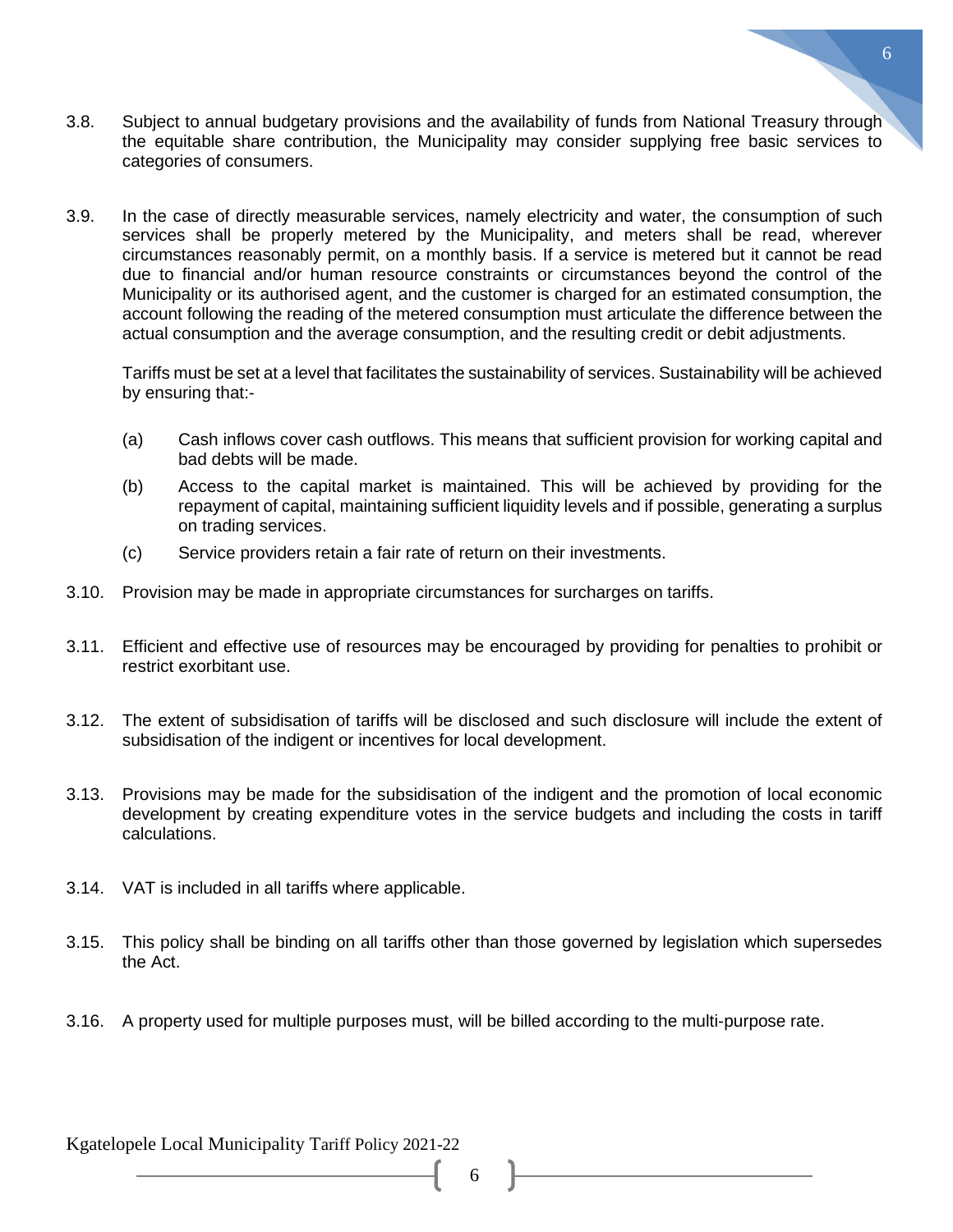3.17. In order to provide the Municipality with appropriate security for payment of amounts owing to it from time to time for services rendered, the Council shall impose a system of deposits payable by consumers. The deposits shall be set with due regard to the potential financial risk associated with the amounts owing from time to time as well as sufficient provision for working capital. The level of the deposits shall be revised annually and the Municipality may introduce transitional arrangements in respect of existing consumers.

# **4. CATEGORIES OF CONSUMERS**

- 4.1. Separate tariff structures may be imposed for the following categories of consumers (which the council may change) :
	- (a) domestic consumers;
	- (b) commercial consumers;
	- (c) industrial consumers;
	- (d) agricultural consumers;
	- (e) public service purpose;
	- (f) municipalities;
	- (g) consumers with whom special agreements were made;
	- (h) consumers in certain geographical areas;
	- (i) sport and recreation facilities
	- (j) private schools & educational institutions;
	- (k) public benefit organisations and suchlike institutions, and
	- (l) vacant land
	- (m) multipurpose use
- 4.2. Section 74(3) of the Municipal Systems Act allows for the differentiation between different categories of users, debtors, service providers, services, service standards, geographical areas and other matters for tariff purposes as long as the differentiation does not amount to unfair discrimination.
- 4.3. Where there are substantial differences between the infrastructures used to provide services to specific groups of users within a category and/or standard of services provided, the Council can, after considering a report by the Municipal Manager or the relevant Director, determine differentiated tariffs for the different consumers within the specific category.
- 4.4. Differentiated tariffs must be based on one or more of the following elements; infrastructure costs, volume usage, availability and service standards.
- 4.5. If, for purposes of determining the tariff applicable to a particular user or category of users, the user or category of users has not specifically by definition been included under a defined category of users in this policy, the Municipal Manager shall, by applying the closest match principle, determine the category under which the user or category of users fits in best, taking into account the nature of the service concerned and the user or category of users involved.

7

Kgatelopele Local Municipality Tariff Policy 2021-22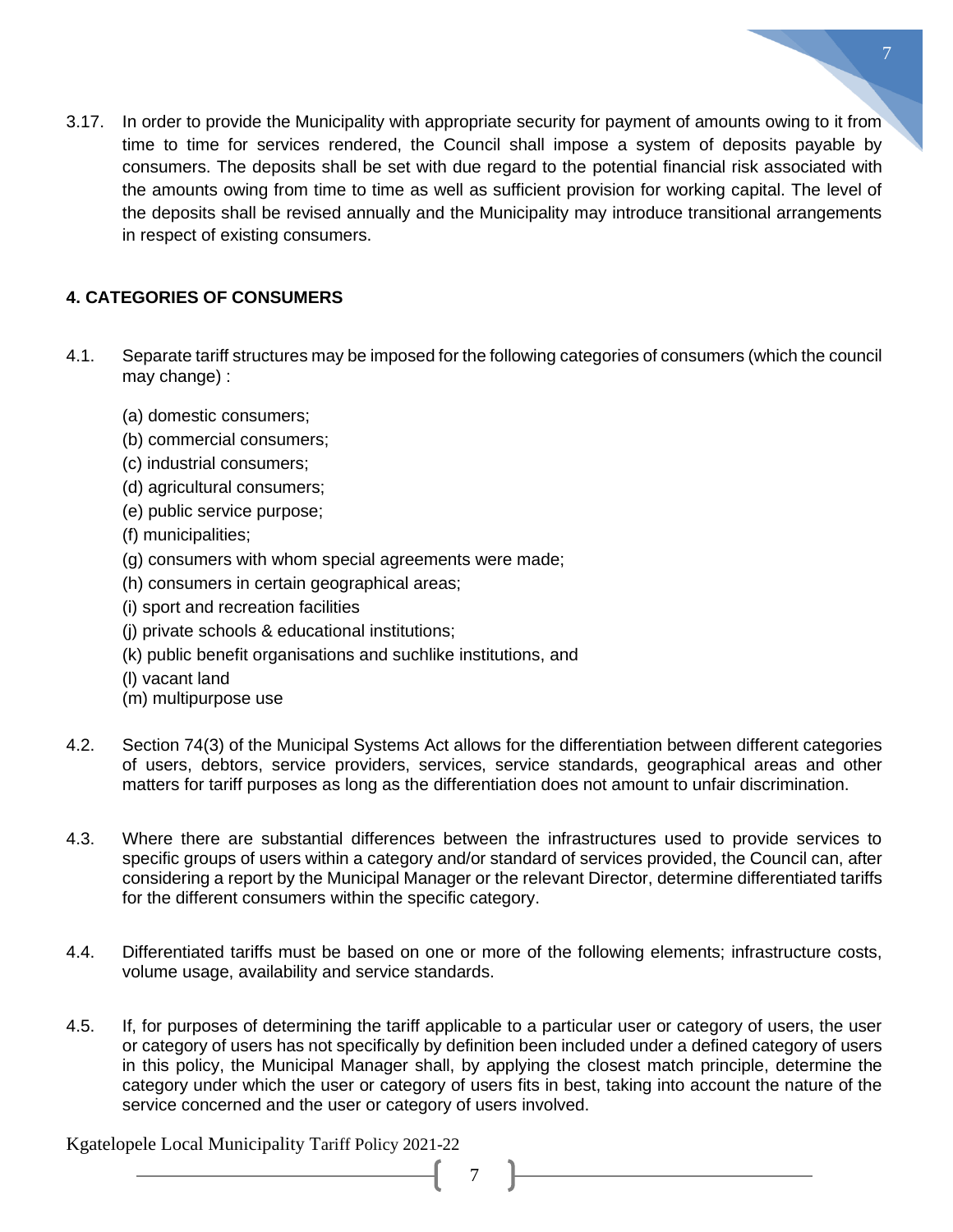# **5. INCENTIVE POLICY**

- 8
- 5.1. Tariffs will not reflect incentives for investment or to promote economic development.

# **6. INDIGENT RELIEF**

- 6.1. Tariffs will not reflect relief granted to indigent households. Such relief will be developed as a separate policy and be subject to the discretion of Council as to its sustainability.
- 6.2. All such relief will be reflected, accounted for and disclosed separately in invoices, account statements, budgets, financial statements or reports.
- 6.3. During implementation of such policy, cognisance will be taken of the fact that the existing tariffs and procedures may require amendment to accommodate the above clauses and that such amendments will be phased in over time.
- 6.4. Indigent households are expected to manage their consumption of services within the levels of relief granted.
- 6.5. Assistance and management of indigent households is contained in the Customer Care and Debt Collection Policy/By-Law. The Municipality, however, retains the right to limit consumption through prepaid meters or restriction if the accounts of assisted households fall into arrears.

# **7. SERVICE, EXPENDITURE CLASSIFICATION AND COST ELEMENTS**

# 7.1. **Service classification**

- 7.1.1. To isolate the costs associated with a service, the Municipal Manager shall, subject to the guidelines provided by the National Treasury, Generally Recognised Accounting Practice (GRAP) and Executive Mayoral Committee of the Council, provide for the classification of services into the following categories:-
	- (i) trading services;
	- (ii) economic services;
	- (iii) community services; and
	- (iv) subsidised services.
- 7.1.2. Trading and economic services must be financially ring-fenced and financed from service charges while community and subsidised services will be financed from rates and related income.

# 7.2. **Expenditure classification**

Expenditure will be classified in accordance with GRAP.

# 7.3. **Cost elements**

Kgatelopele Local Municipality Tariff Policy 2021-22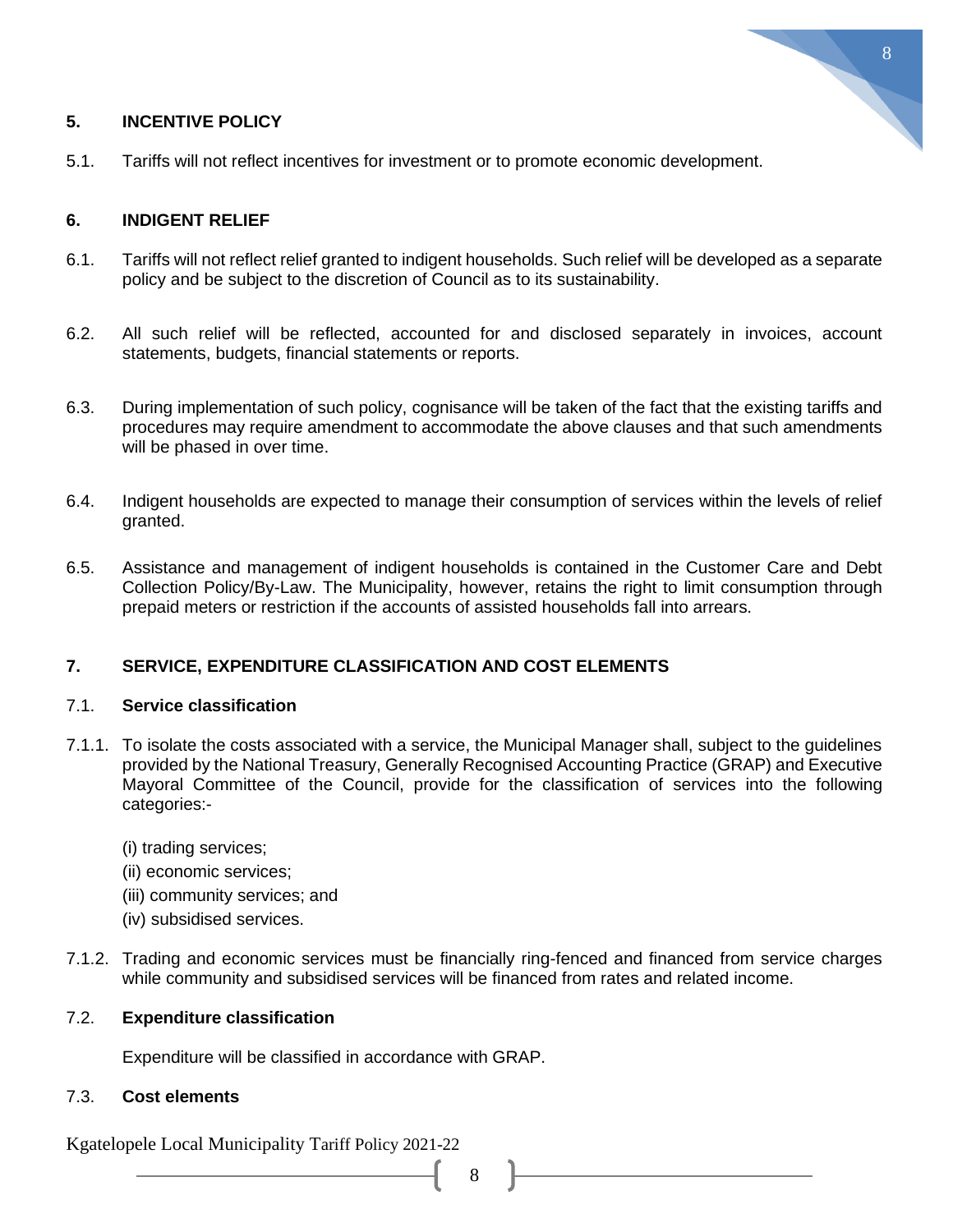The following cost elements may be used to calculate the tariffs of the different services:-

- (a) *"Fixed costs"* which consist of the capital costs (interest and redemption) on external loans as well as internal advances and/or depreciation, whichever are applicable to the service, and any other costs of a permanent nature as determined by the Council from time to time.
- (b) *"Variable costs"* which include all other variable costs that have reference to the service
- (c) *"Total cost"* which is equal to the fixed costs and variable costs.

#### **8. TARIFF TYPES**

In determining the type of tariff applicable to the type of service, the Municipality shall make use of any of the following six options or a combination thereof:-

#### 8.1. **"Single tariff":-**

This tariff shall consist of a cost per unit consumed. All costs will be recovered through unit charges at the level where income and expenditure breaks even. Subject to a recommendation by the Municipal Manager, the Council may decide to approve profits on trading services during the budget meeting. Such profits will be added to the fixed and variable cost of the service for the purpose of calculating the tariffs.

#### 8.2. **"Cost related two to four part tariff":-**

This tariff shall consist of two to four parts. Management, capital, maintenance and operating costs may be recovered by grouping certain components together, e.g. management, capital and maintenance costs may be grouped together and may be recovered by a fixed charge, independent of consumption for all classes of consumers, or the total costs may be recovered by a unit charge per unit consumed. Three and four part tariffs may be used to calculate the tariff for electricity and to provide for maximum demand and usage during limited demand.

#### 8.3. **"Inclining block tariff":-**

This tariff is based on consumption levels being categorised into blocks, the tariff being determined and increased as consumption levels increase.

#### 8.4. **"Declining block tariff":-**

This tariff is the opposite of the inclining block tariff and decreases as consumption levels increase.

#### 8.5. **"Regulating tariff":-**

This tariff is only of a regulatory nature and the Municipality may recover the full or a portion of the cost associated with rendering the service.

9

#### 8.6. **"Cost plus mark-up tariff":-**

This tariff is for other services rendered.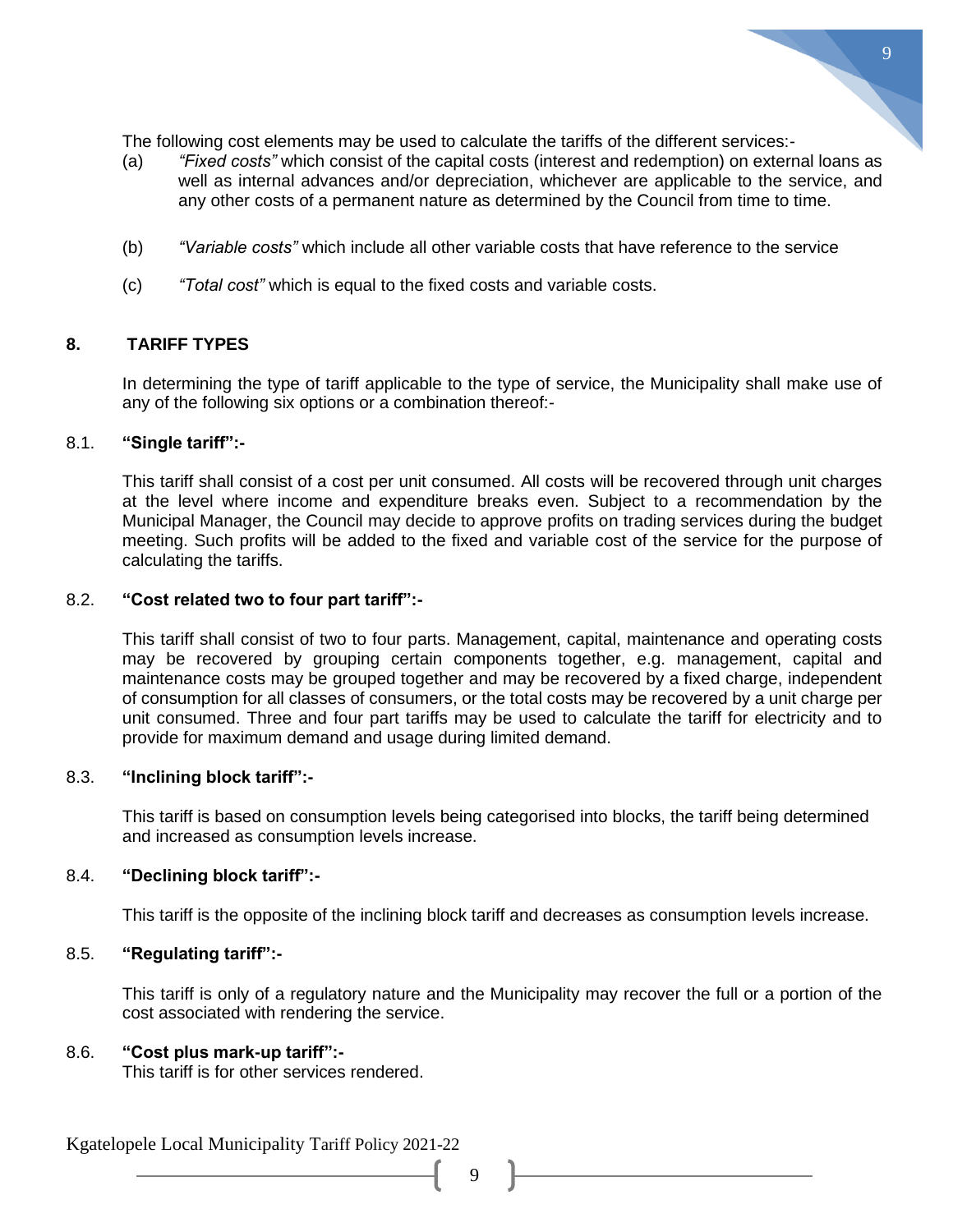

# **9. CALCULATION OF TARIFFS FOR MAJOR SERVICES**

#### 9.1. **General**

In order to determine the tariffs which must be charged for the supply of the basic municipal services, (electricity, refuse, sewage and water), the Municipality shall use service and expenditure classifications and cost elements contained in clause 7 and identify all the costs associated with the service concerned, including the following:-

- 9.1.1. Cost of bulk purchases in the case of electricity and water.
- 9.1.2. Distribution costs, including distribution losses in the case of electricity and water.
- 9.1.3. Depreciation and finance charges.
- 9.1.4. Maintenance of infrastructure and other assets.
- 9.1.5. Administration and service costs, including:-
	- (a) service charges levied by other support services, such as finance, human resources and legal services;
	- (b) reasonable general overheads, such as the costs associated with the office of the Municipal Manager;
	- (c) adequate contributions to the provisions for bad debts, working capital and obsolescence of stock;
	- (d) all ordinary operating expenses associated with the service concerned, including the cost of providing street lighting in the municipal area in the case of the electricity service.
- 9.1.6. The intended surplus to be generated for the financial year shall be applied generally in relief of rates and general services.
- 9.1.7. Where a consumer has an option to choose between different tariffs on a service such option must be executed before 30 September to be implemented for the specific financial year.

# **9.2. Electricity**

- 9.2.1. The guidelines and policy issued by the National Energy Regulator from time to time will form the basis of calculating tariffs.
- 9.2.2. The Municipality has standardized on the installation of Pre Payment Meters for all Domestic Consumers. As such it is compulsory for all new domestic connections to be equipped with Pre Payment Meters. The Municipality has embarked on a program to effect the migration of all Credit Meters to Pre-Payment Meters. The change from Pre Payment Meters to Credit Meter will therefore be disallowed unless special health circumstances exist, in which extreme case a credit meter will be

Kgatelopele Local Municipality Tariff Policy 2021-22

 $\begin{bmatrix} 10 \end{bmatrix}$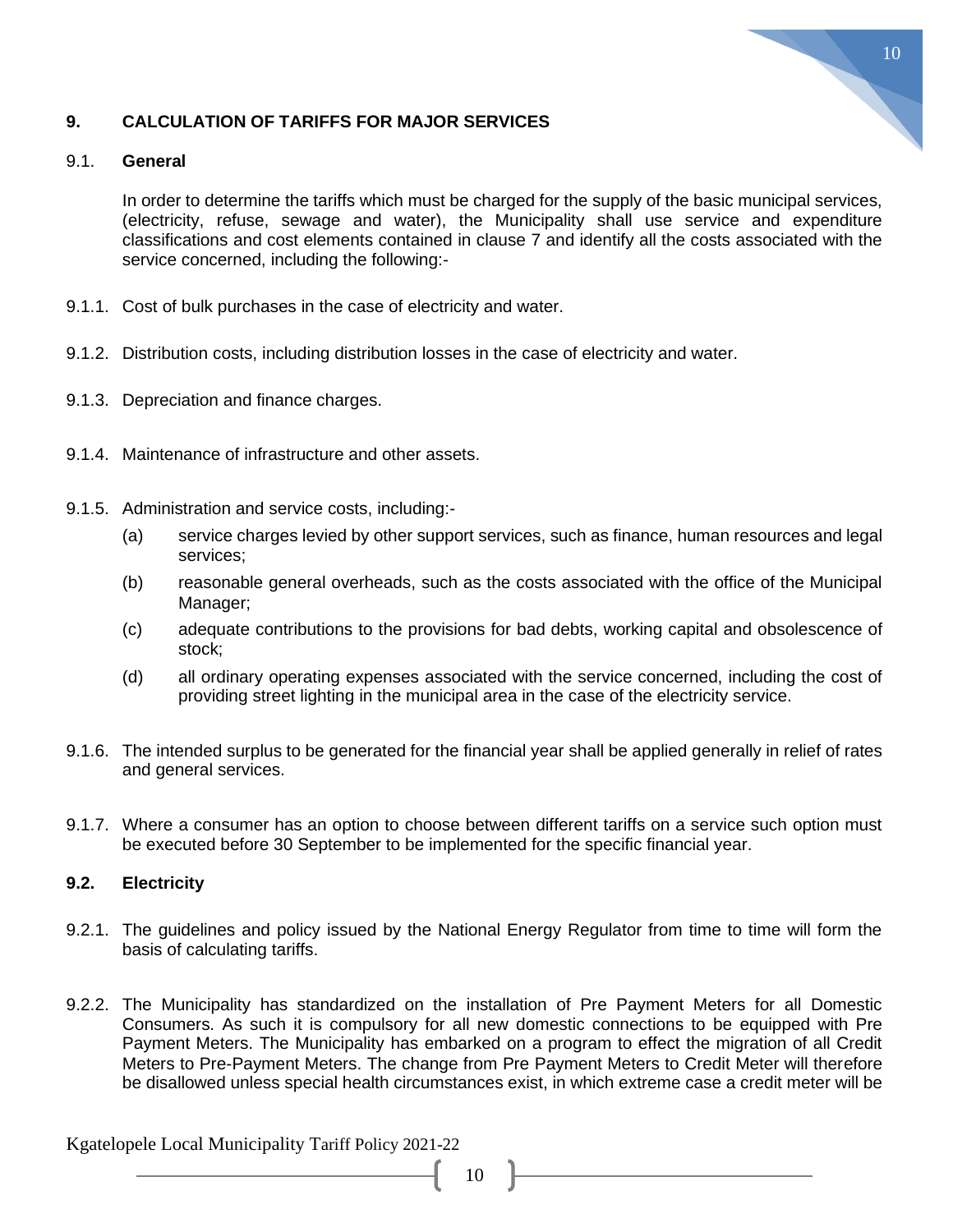installed by special concession from the Director of Infrastructure and Planning and by payment of the required change of meter fees as well as the required deposit.

- 9.2.3. To make electricity affordable to certain categories of consumers, cross subsidisation between and within categories of consumers will be allowed, based on the load factors of the categories and consumers within the category.
- 9.2.4. The fixed costs, or portions thereof, will be recovered through an energy or time-of-use charge.
- 9.2.5. A basic charge per electricity meter or unit in the municipal area, as determined by the Council from time to time, may be charged against all electricity consumers.
- 9.2.6. To apply the abovementioned principles, the consumer types and cost allocations reflected in the following table will be used:-

A basic level of service will be provided free to qualifying households with a total gross income level which is below a determined amount, and according to further specified criteria, as determined by Council from time to time.

- 9.2.7. An infrastructure basic charge for electricity will be levied on a monthly basis on all properties or units.
- 9.2.8. An availability charge will be levied on all erven or units not connected to the electricity network, but can reasonably be connected to the service.
- 9.2.9. The use of tariffs E5A10 "Exceed NOTIFIED MAXIMUM DEMAND (NMD) per kVA Per month". Each Time-of-Use consumer must nominate the Maximum Demand that the consumer intends to draw from the Kgatelopele Municipal Electricity Network. This nominated figure is known as the Nominated Maximum Demand (NMD) and is measured in kVA.

Upon exceeding this NMD, the consumer will be warned that he/she has exceeded the NMD and upon exceeding such NMD again within the next 12 months, the consumer will be required to pay the charge per kVA as indicated under tariffs E5A10 as the case may be. Each subsequent exceeding of the NMD will be charged similarly. When the NMD has not been exceeded in any 12 consecutive months, the consumer will then only receive a warning upon the next time the NMD is exceeded, after which the required tariff will again be instituted as shown above.

The consumer may increase his/her NMD and would be required to pay the associated tariffs as indicated under E15, where appropriate. A consumer may increase his NMD as many times as is needed within one financial year, but may only decrease the NMD once within any Financial Year.

#### **9.3. Water**

- 9.3.1. The categories of water consumers as set out in clause 9.3.4 shall be charged at the applicable tariffs as approved by the Council in each annual budget.
- 9.3.2. The first 6kℓ of water consumption per month shall only be supplied pro rata free of charge to domestic water consumers who qualify for the indigent grant.

11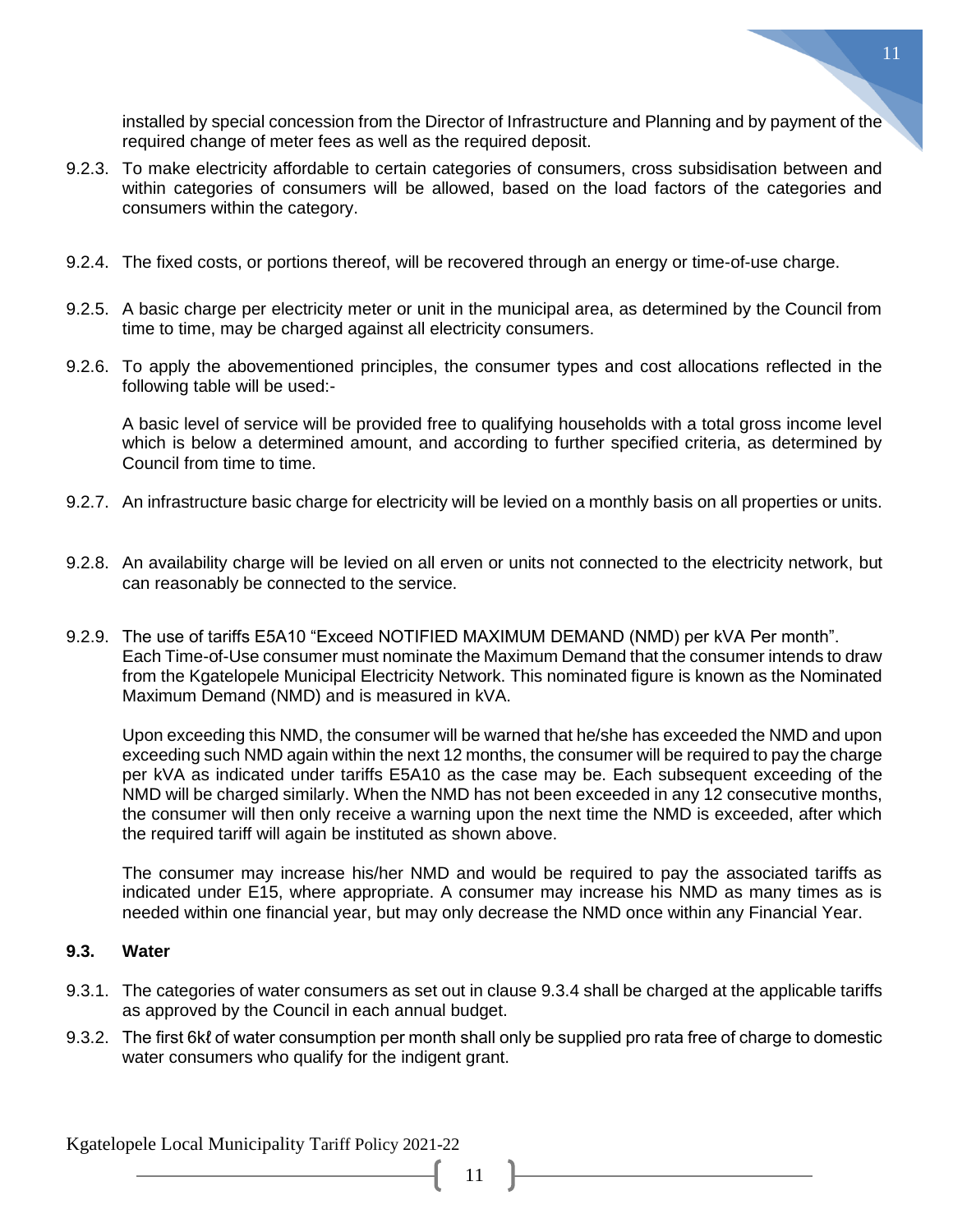- 9.3.3. Because water is a scarce national resource, and this Municipality is committed to the prudent conservation of such resources, the tariff levied for consumption of water shall escalate according to the volume of water consumed.
- 9.3.4. The tariffs for consumption of purified water shall be based on the levels reflected in the following table:-
- 9.3.5. A basic charge per water meter or unit in the municipal area, as determined by the Council from time to time, may be charged against all water consumers.
- 9.3.6. An infrastructure basic charge for water will be levied on a monthly basis on all erven or units.
- 9.3.7. An availability charge will be levied on all erven or units not connected to the water network but can reasonably be connected to the service.

# **9.4. Refuse Removal**

- 9.4.1. A separate fixed monthly refuse removal charge shall apply to each category of users based on the costs of the service concerned and the applicable level of service, which can vary from once a week up to 7 times a week.
- 9.4.2 Refuse will be split in two categories, low capacity and high capacity. Grocery stores, wholesales, ect will fall in the high-capacity category.
- 9.4.2. The fixed basic charge will be based on the number of removals per week.
- 9.4.3. An availability charge will be levied on all erven/units where no building plan has been approved. -
- 9.4.4. The tariff for refuse removal for residential units will be one removal per household.

# **9.5. Sewerage**

9.5.1. The categories of users as set out below, shall be charged monthly at the applicable tariff as approved by Council in each annual4 budget:-

- (i) Domestic (including Semi Permanent Caravan Sites);
- (ii) Hotels, Hostels, Hospitals, Old Age Homes and Group Housing;
- (iii) Guest Houses and Bed & Breakfast Establishments;
- (iv) Shops and Offices;
- (v) Low Cost Housing Schemes;
- (vi) Schools;
- (vii) Caravan Parks with communal ablution facilities;
- (viii) Departmental Municipality;
- (ix) Consumers with a conservancy tank.

9.5.2. A monthly basic charge shall be levied on all properties or units within urban areas, irrespective of the type of service available.

9.5.3. A sewage usage charge will be levied on all properties or units that produce sewage or have a water meter. This charge will be levied as follows:

(i) SEWAGE – SINGLE AND INTERMEDIATE RESIDENTIAL (Dwelling houses and Duplex apartments) The sewage volume will be deemed to be 70% of water consumption, up to a maximum of 35kℓ of sewage per month (70% of 50kl water per month).

12

(ii) SEWAGE – GENERAL RESIDENTIAL (Blocks of apartments and Residential Buildings)

Kgatelopele Local Municipality Tariff Policy 2021-22